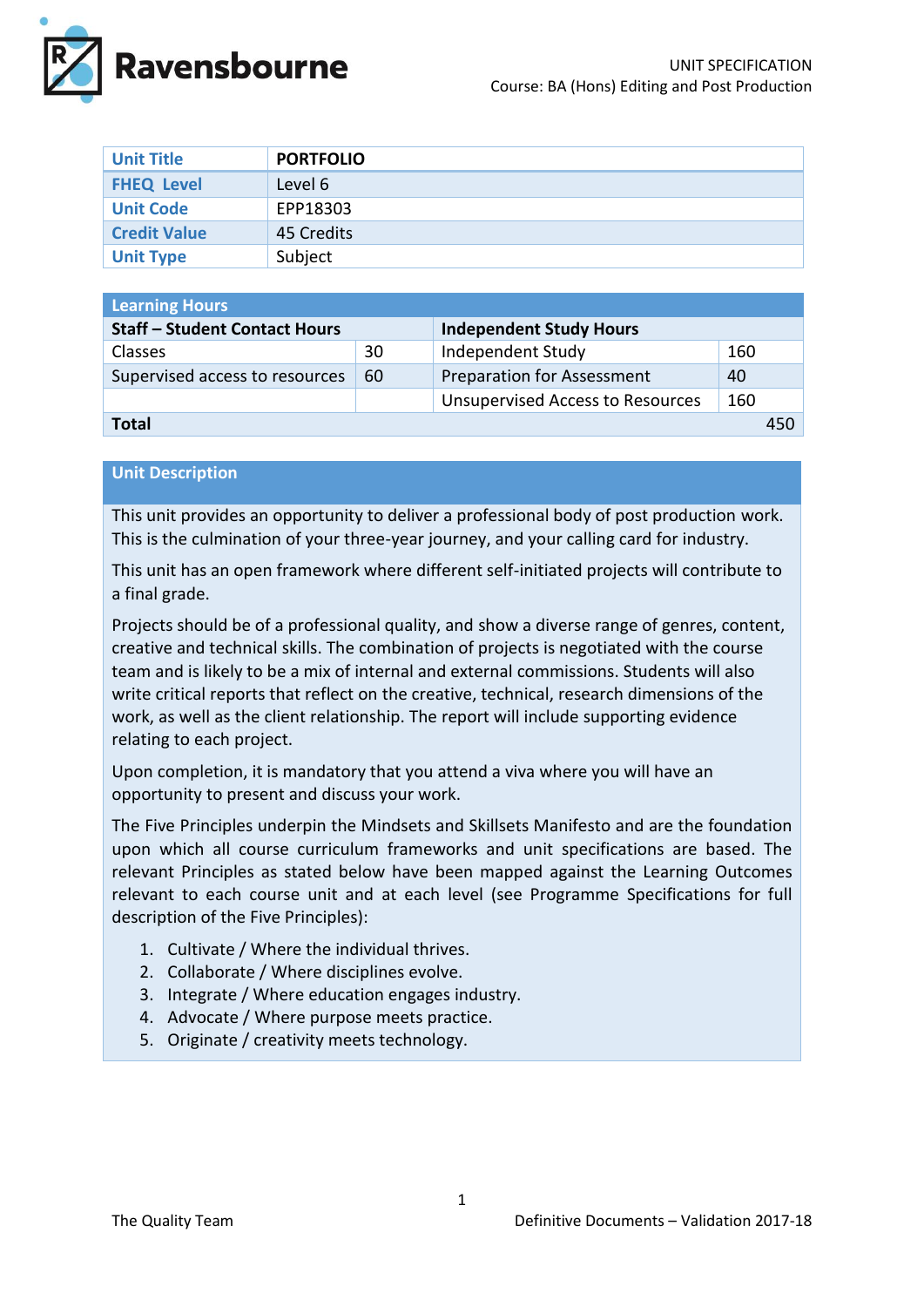#### **Unit Indicative Content**

- Set briefs which students may, at their discretion, include in their portfolio
- Approaches to winning commissions from internal and external clients.
- Master Classes in key craft areas
- Undertake technical and broadcast QC processes
- Advanced software tuition in VFX, Grading, and Sound design
- Recording the creative process, synthesis, and report writing
- Presentation skills
- Seminal films for editors

## **Unit Aims**

To work creatively, independently, with drive and passion.

To gain advanced high-end skills in either VFX, Grading, or Sound Design

To critically reflect on the creative, technical, and professional dimensions of your work and deliver reports of a high standard

To perform industry standard QC operations

To evaluate your work in relation to professional practice and the contemporary broadcast/media markets

# **Unit Learning Outcomes**

### **LO 2 Concept/Ideation**

Critically appraise and evaluate appropriate research materials to generate workable concepts or strategic project themes that inform and underpin project development. Related Principle: ORIGINATE

### **LO 4 (Pre) Production**

Demonstrate systematic working knowledge, production skills, selection, application and understanding of a selection of processes, materials and methods that inform creative and academic practice.

Related Principle: COLLABORATE

### **LO 7 Employability**

Effectively employ professional transferable and employability skills, including the ability to manage time and work to clear briefs and deadlines, respond to set goals, and communicate effectively.

Related Principle: CULTIVATE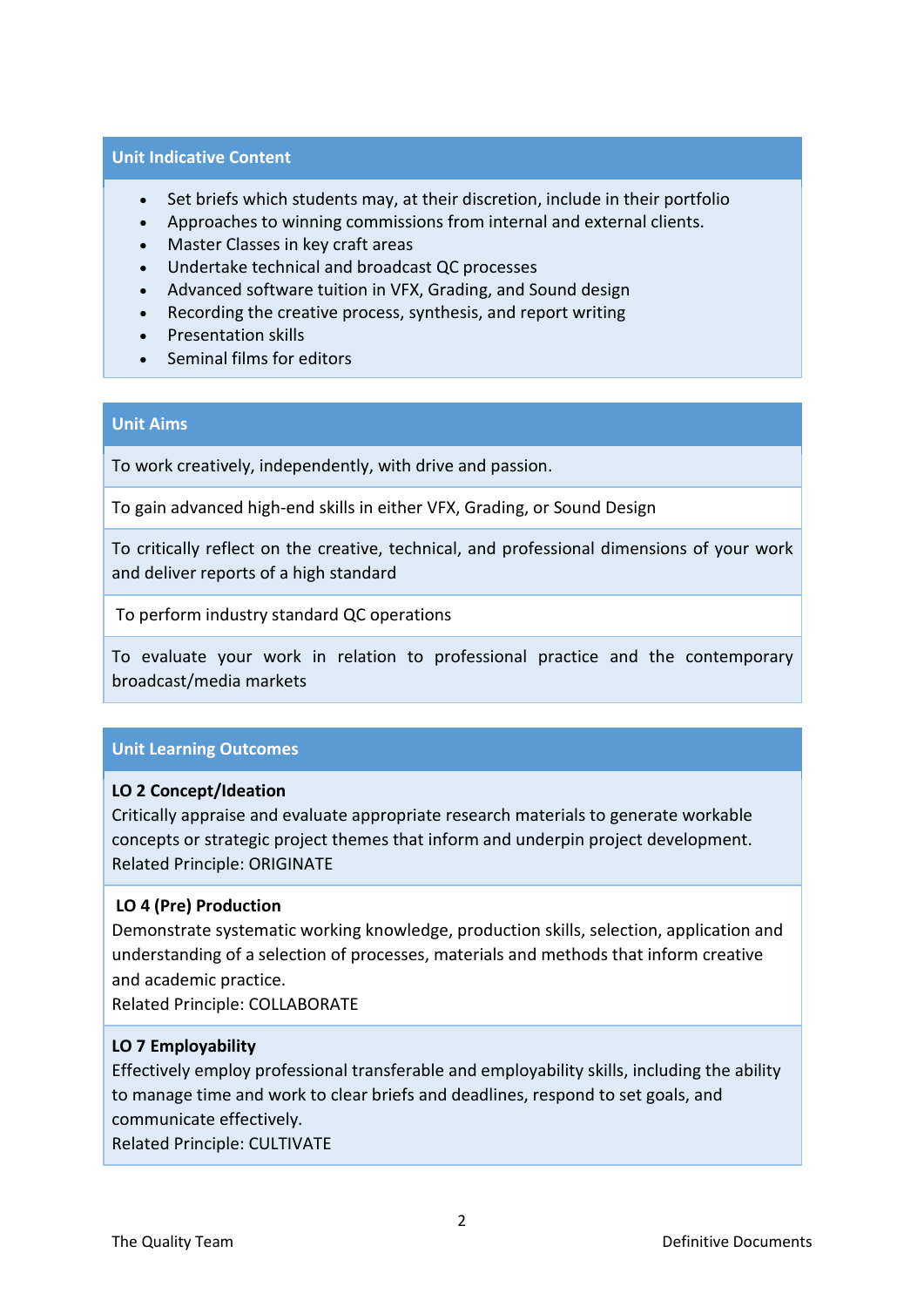### **LO 8 Professional Identity**

Align your professional identity as a practitioner with a viable career context. Related Principle: CULTIVATE

## **Learning and Teaching Methods**

This unit will be delivered using a combination of:

- Briefings
- Lectures
- Project work
- Workshops
- Debate
- Online activity
- Group and individual presentations and critiques
- Self-directed independent study

| <b>Assessment methods and tasks</b> |                                                                                                                                                                                                                                   |  |  |
|-------------------------------------|-----------------------------------------------------------------------------------------------------------------------------------------------------------------------------------------------------------------------------------|--|--|
| <b>Assessment tasks</b>             | Weighting (%) (one grade or multi-grade unit)                                                                                                                                                                                     |  |  |
| Project Work (videos)               | 70%<br>Tasks are likely to include:<br>A portfolio of video projects<br>A personal VIVA (presentation)                                                                                                                            |  |  |
| Reports and supporting evidence     | 30%<br>Tasks are likely to include:<br>Paperwork supporting your edited projects<br>such as screengrabs. Correspondence with the<br>Producer / Director.<br>Project reports responding to a given set of<br>questions / criteria. |  |  |

### **Indicative Assessment Criteria**

Evidence of appropriate research that informs and underpins project development (LO 2) Evidence of critical application of advanced post production skills, processes, and methods in the production of media products (LO 4)

Demonstrate application of professional transferable and employability skills, including the ability to manage time and work to clear briefs and deadlines, respond to set goals, and communicate effectively (LO 7)